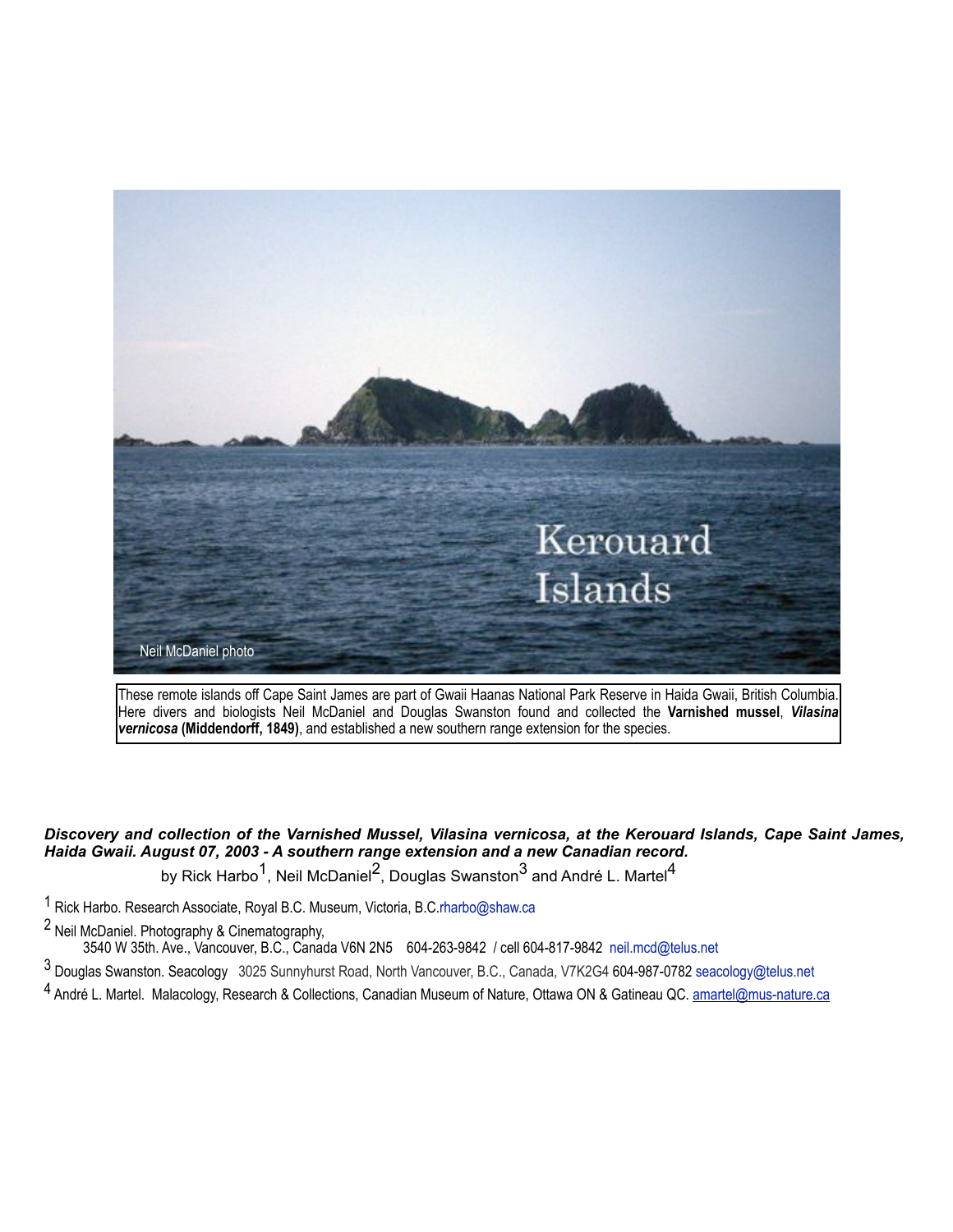

 Divers and biologists Neil McDaniel and Douglas Swanston photographed and collected a unique mussel species from the Kerouard Islands, Cape Saint James, Haida Gwaii, on August 07, 2003. The coordinates of the site where the mussels were spotted during the dive were estimated at 51.5°N 130.6 °W, making this a new southern range extension for the **Varnished mussel**, **V***ilasina vernicosa* (Middendorff, 1849). Coan et al. (2000) described the southern limit as Forrester Island, Alaska (54.8° N). A



*Vilasina vernicosa* (Middendorff, 1849) Kerouard Islands, Cape St. James, Haida Gwaii, August 07, 2003 (Doug Swanston photo).



*Vilasina vernicosa*, Kerouard Islands, B.C. (Rick Harbo photo)

second English common name for this species, the **"Varnished kelp mussel",** describes well its favored habitat. .

 Samples have been deposited at the Royal B.C. Museum and the Canadian Museum of Nature. André Martel, at the Canadian Museum of Nature, examined the specimens of *Vilasina vernicosa* from the Kerouard Islands, B.C., and compared them with specimens from

Alaska from the Los Angeles County Museum. Although there were slight differences in shell coloration and contour, it was<br>concluded that the Kerouard Islands specimens do belong to that species. Moreover, a close examinati concluded that the Kerouard Islands specimens do belong to that species. prodissoconch region of the Kerouard Islands specimens, using a high resolution stereomicroscope, indicated that this species would lack a planktotrophic larval stage, and instead would brood its embryos and release them as crawl-away juveniles – although no embryos or eggs were found inside the eight specimens examined from Kerouard Islands. Brooding is a widespread mode of development among crenellinae subfamily – this subfamily of the Mytilidae typically includes smallbodied brooding species, such as in species of the genus *Crenella*.